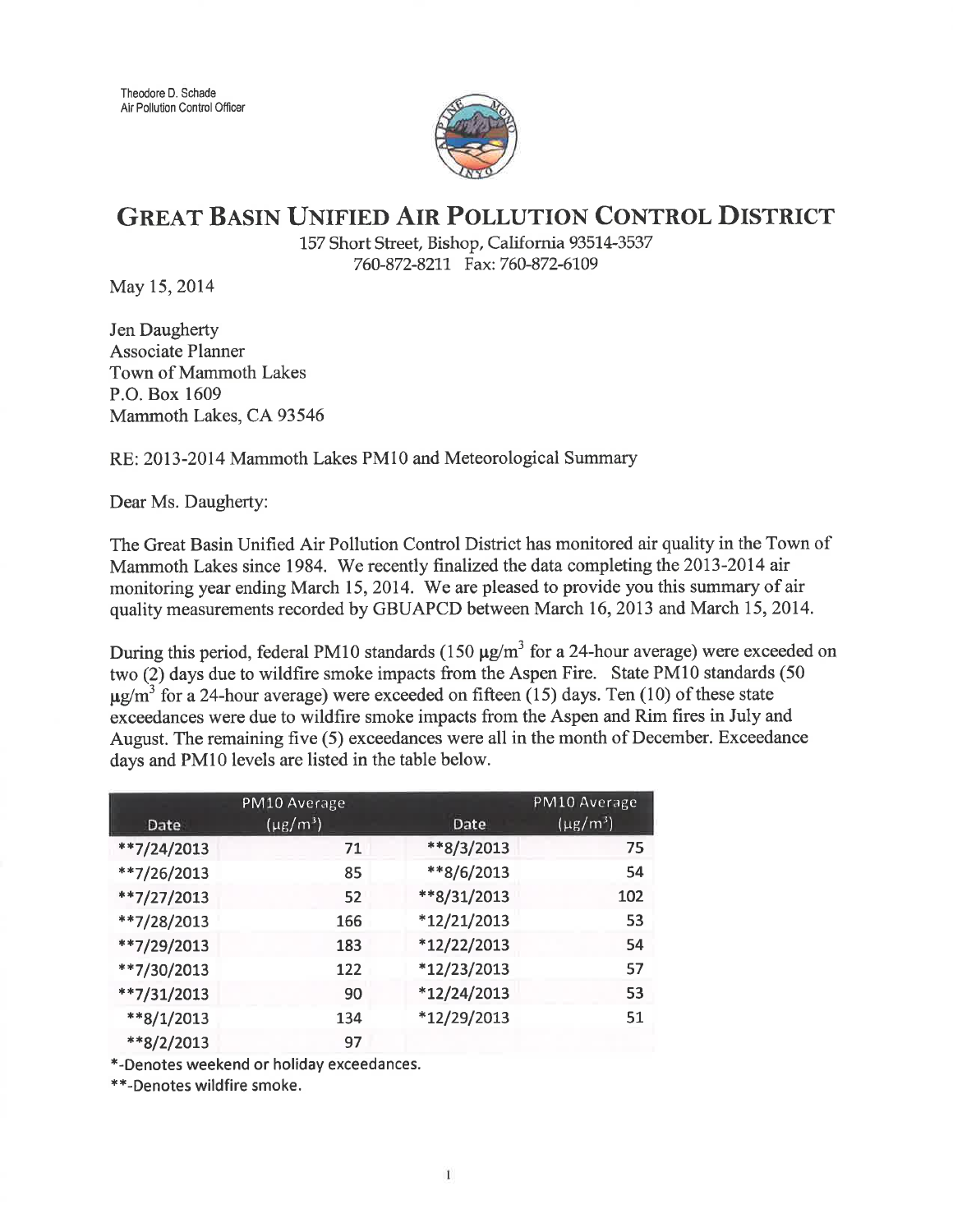For comparison purposes, there were thirty-three (33) state and zero (0) federal exceedances between March 16,2010 - March 15,201I , five (5) state and zero (0) federal exceedances between March  $16$ ,  $2011 -$  March  $15$ ,  $2012$  and nineteen (19) and zero (0) federal exceedances between March 16, 2012 - March 15, 2013. The attached graph shows daily average PM10 values during 2013 - 2014 superimposed on values from the previous three years for timing comparison purposes.

Note that all (100%) non-wildfire smoke impact days occurred on weekends or holidays during the month of December. For comparison,  $8$  out of 19 exceedance days (42%) in 2012-2013, 4 out of the 5 exceedance days (80%) in20lI -2012, and 6 out of the 33 exceedance days (18%) in20l0-20l loccurred on weekends or holidays.

Meteorological conditions during elevated PM10 days are useful for interpreting these results. Prolonged periods of calm winds during the month of December coincided with elevated PM10. Wood smoke and road cinder dust associated with anthropogenic activities coupled with meteorological atmospheric inversion conditions predominately contributed to poor air quality on these calm days.

Large scale wildfires in the Mammoth Lakes area are infrequent events. The most recent fire prior the Aspen Fire impacting the community at levels surpassing the federal PMl0 standard was the Rainbow fire in 1992 as shown in the attached graph. Elevated PM10 levels from wildfire smoke during the summer months of 2013 were the cause of 12 combined state and federal exceedances. These made up  $71\%$  of the total exceedance during this monitoring year. The Aspen and Rim Fire perimeters at containment are attached for general reference. Due to prevailing southerly winds during this time of year, smoke impacts to the community of Mammoth Lakes were greater from the Aspen Fire. The PM10 monitor in Mammoth only measured elevated particulate levels above the state standard from the Rim Fire on August 31, 2013. This occurred due to a change in wind direction from the north. Had the prevailing winds not been from a southerly direction during this period, smoke impacts would have been much more severe.

Please contact me with any questions you may have.

Thank you,

Theodore D. Schade Air Pollution Control Officer

Enc.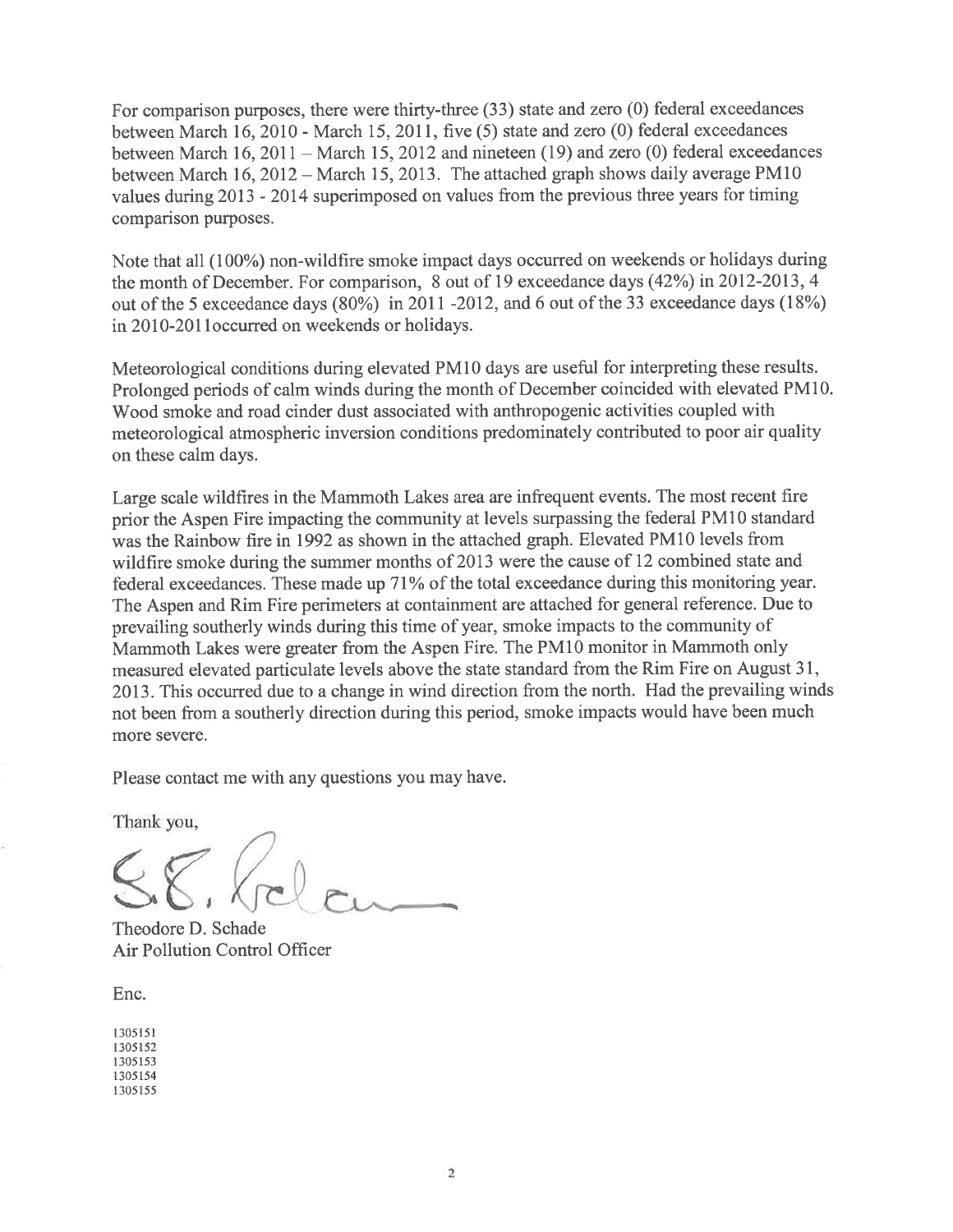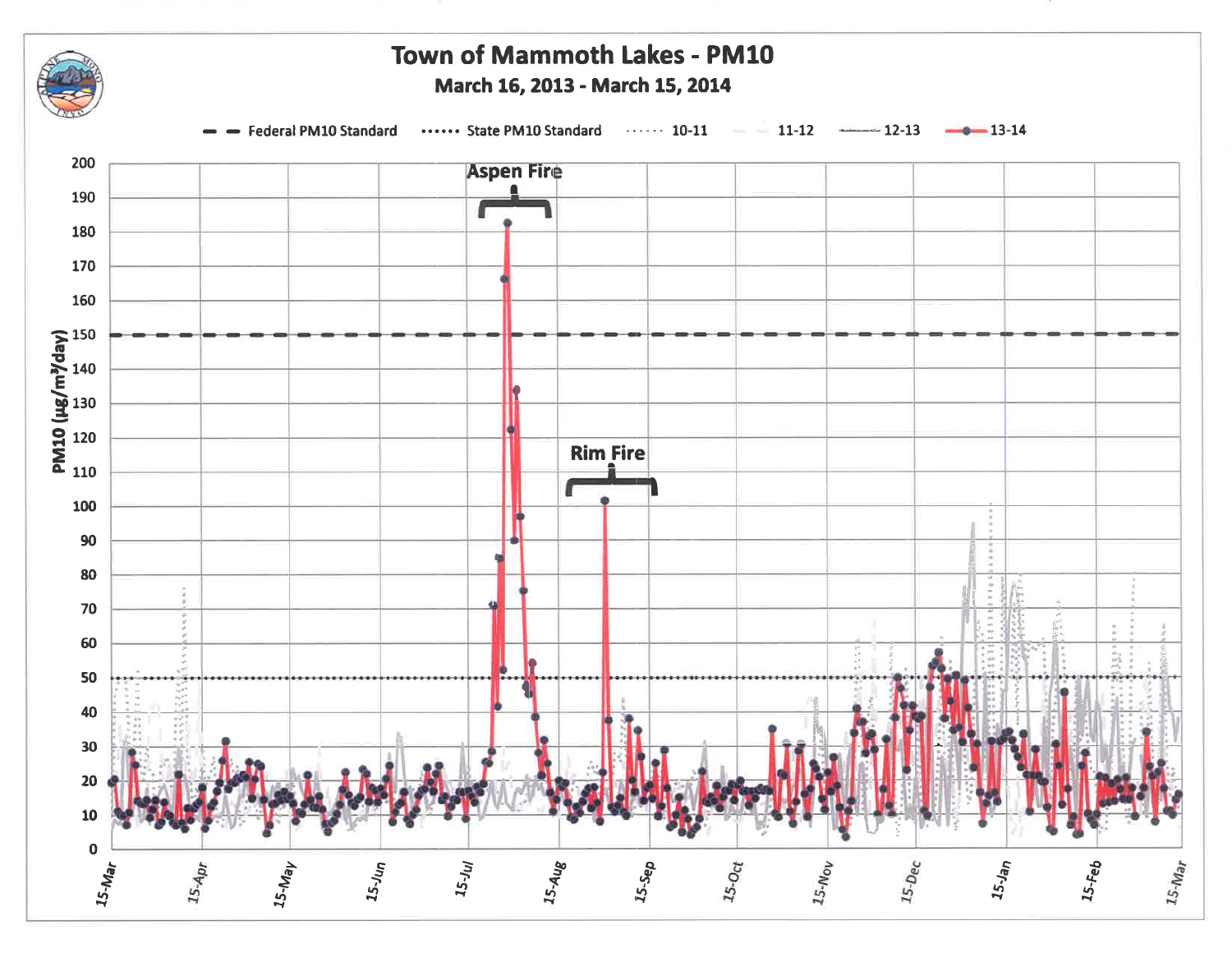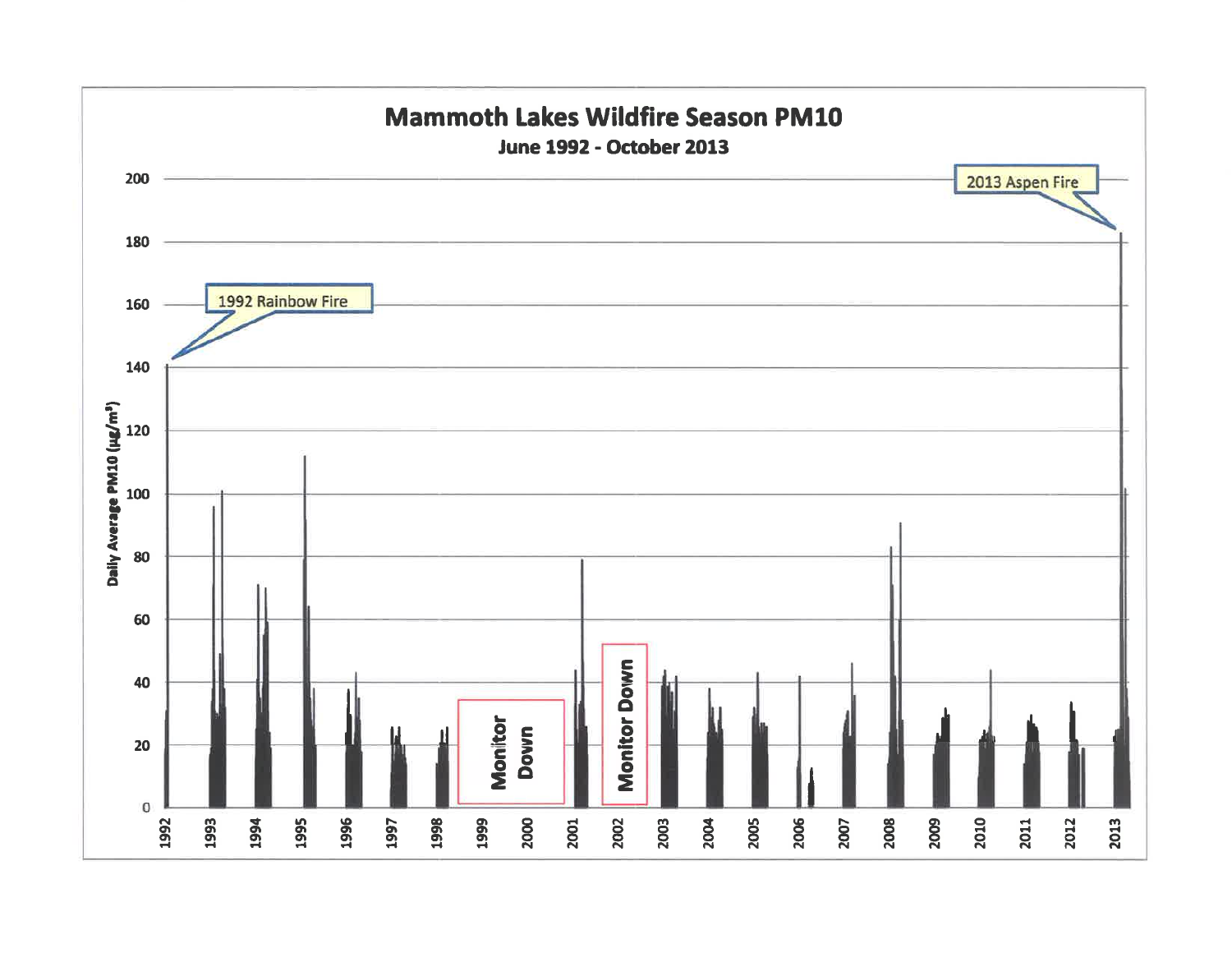## **Aspen Fire Perimeter**

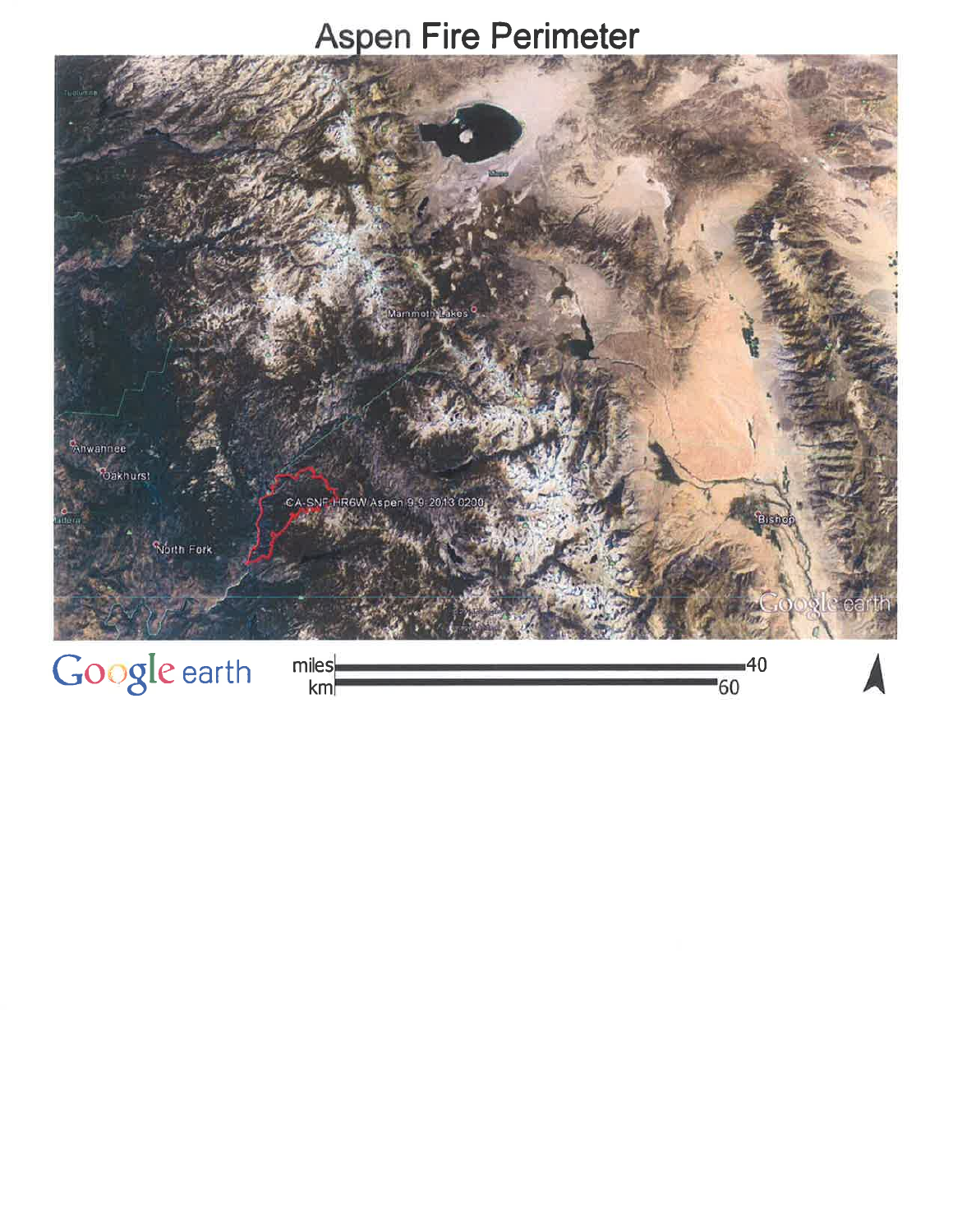## **Rim Fire Perimeter**